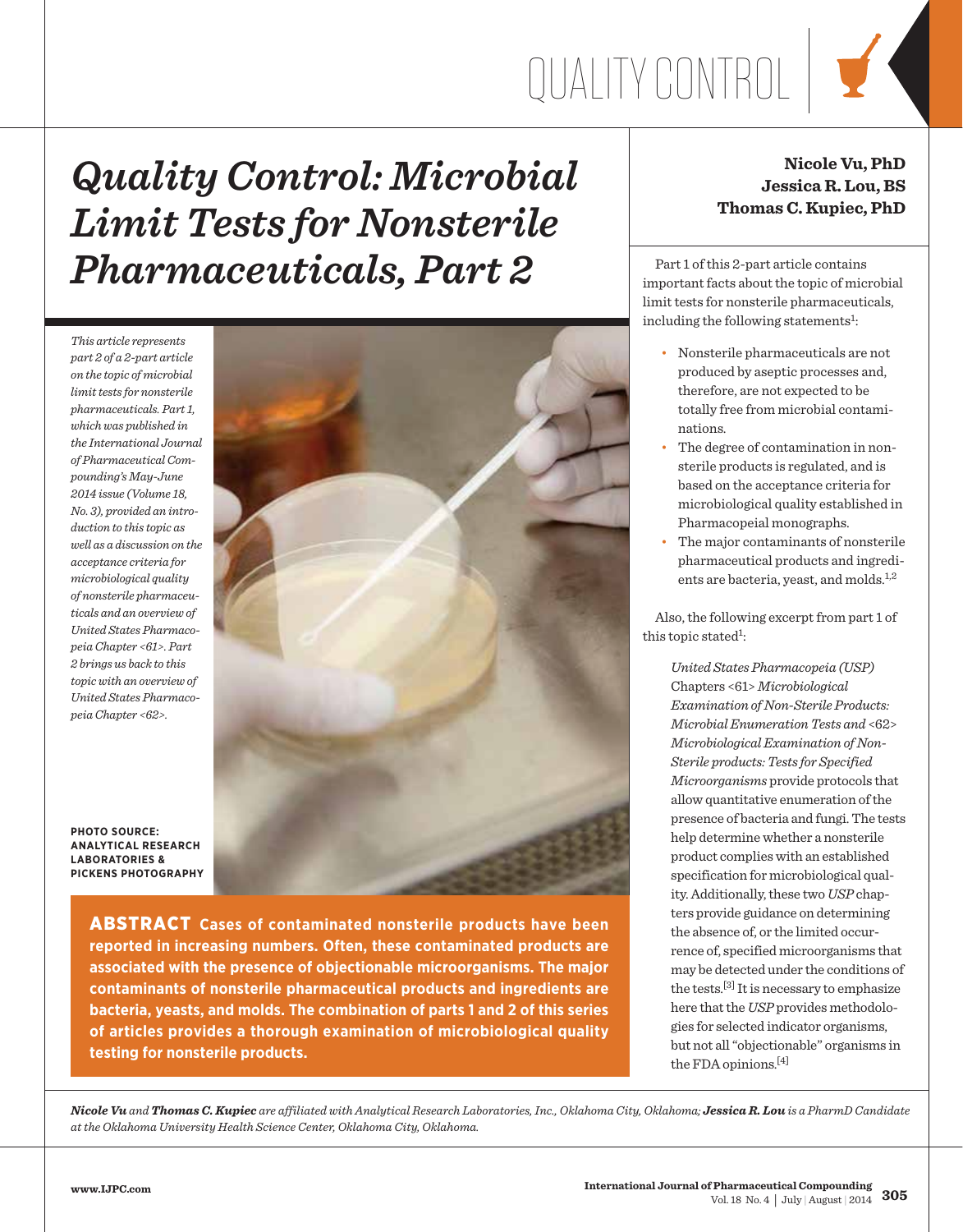Part 1 of this 2-part series of articles provided an overview of *USP* Chapter <61>, as well as a discussion on other chapters within the *USP* that relate to the microbiological quality of nonsterile pharmaceuticals. This article provides an overview of *USP* Chapter <62>.

#### Overview of *United States Pharmacopeia* Chapter <62>: Tests for Specified Microorganisms

 *USP* Chapter <62> provides procedures and test conditions for determin-

ing whether the product under examination meets the acceptance criteria for the specified microorganisms that have been identified

**Table 1.** *United States Pharmacopeial* **(Chapter <1111>) Acceptance Criteria for Microbiological Quality of Nonsterile Dosage Forms.3**

| <b>ROUTE OF</b>                                                          | <b>TAMC</b><br>CFU/G, | <b>TYMC</b><br>(CFU/G, | <b>ABSENCE OF</b><br><b>SPECIFIED</b><br><b>MICROORGANISM(S)</b>                                  |
|--------------------------------------------------------------------------|-----------------------|------------------------|---------------------------------------------------------------------------------------------------|
| <b>ADMINISTRATION</b>                                                    | CFU/ML)               | CFU/ML)                | $(1 G, 1 M L)^a$                                                                                  |
| Oral (non-aqueous)                                                       | 10 <sup>3</sup>       | 10 <sup>2</sup>        | Escherichia coli                                                                                  |
| Oral (aqueous)                                                           | 10 <sup>2</sup>       | 10 <sup>1</sup>        | Escherichia coli                                                                                  |
| Rectal                                                                   | 10 <sup>3</sup>       | 10 <sup>2</sup>        | None designated                                                                                   |
| Oromucosal                                                               | 10 <sup>2</sup>       | 10 <sup>1</sup>        | Staphylococcus aureus<br>Pseudomonas aeruginosa                                                   |
| Gingival                                                                 | 10 <sup>2</sup>       | 10 <sup>1</sup>        | Staphylococcus aureus<br>Pseudomonas aeruginosa                                                   |
| Cutaneous                                                                | 10 <sup>2</sup>       | 10 <sup>1</sup>        | Staphylococcus aureus<br>Pseudomonas aeruginosa                                                   |
| Nasal                                                                    | 10 <sup>2</sup>       | 10 <sup>1</sup>        | Staphylococcus aureus<br>Pseudomonas aeruginosa                                                   |
| Auricular                                                                | 10 <sup>2</sup>       | 10 <sup>1</sup>        | Staphylococcus aureus<br>Pseudomonas aeruginosa                                                   |
| Vaginal                                                                  | 10 <sup>2</sup>       | 10 <sup>1</sup>        | Pseudomonas aeruginosa<br>Staphylococcus aureus<br>Candida albicans                               |
| <b>Transdermal Patch</b><br>(drug matrix, adhesive<br>layer and backing) | 10 <sup>2</sup>       | 10 <sup>1</sup>        | Staphylococcus aureus<br>Pseudomonas aeruginosa                                                   |
| Inhalation                                                               | 10 <sup>2</sup>       | 10 <sup>1</sup>        | Staphylococcus aureus<br>Pseudomonas aeruginosa<br><b>Bile-tolerant Gram-negative</b><br>bacteria |
| Pharmaceutical<br>substances                                             | 10 <sup>3</sup>       | 10 <sup>2</sup>        | None designated                                                                                   |

<sup>a</sup>Minimum amount of product to be used in sample preparation

cfu = colony-forming unit; TAMC = total aerobic microbial count; TYMC = total combined yeasts and molds count

#### **Table 2. Representative Microorganisms for Use in Validation of**  *United States Pharmacopeia* **Chapters <61> and <62>.3**

| <b>ORGANISM</b>                                                          | <b>ATCC</b>       | <b>NCIMB</b> | <b>CIP</b>         | <b>NBRC</b>         | <b>NCTC</b>       | <b>NCPF</b> | $_{\rm IP}$ |
|--------------------------------------------------------------------------|-------------------|--------------|--------------------|---------------------|-------------------|-------------|-------------|
| Staphylococcus aureus                                                    | 6538              | 9518         | 4.83               | 13276               | <b>NA</b>         | <b>NA</b>   | <b>NA</b>   |
| Pseudomonas aeruginosa                                                   | 9027              | 8626         | 82.118             | 13275               | <b>NA</b>         | <b>NA</b>   | <b>NA</b>   |
| <b>Bacillus subtilis</b>                                                 | 6633              | 8054         | 52.62              | 3134                | <b>NA</b>         | <b>NA</b>   | <b>NA</b>   |
| Candida albicans                                                         | 10231             | <b>NA</b>    | <b>NA</b>          | 1594                | <b>NA</b>         | 3179        | 48.72       |
| Escherichia coli                                                         | 8739              | 8545         | 53.126             | 3972                | <b>NA</b>         | <b>NA</b>   | <b>NA</b>   |
| Salmonella enterica<br>subsp: serovar<br>typhimurium or<br>serovar abony | 14028<br>ΝA       | <b>NA</b>    | <b>NA</b><br>80.39 | <b>NA</b><br>100797 | <b>NA</b><br>6017 | <b>NA</b>   | <b>NA</b>   |
| Clostridium sporogenes                                                   | 11437 or<br>19404 | 12343        | 100651 or<br>79.3  | 14293               | 532               | <b>NA</b>   | <b>NA</b>   |

as objectionable (Table 1).3 Alternative methods may be applied if their equivalence to Pharmacopeial procedures has been demonstrated. As with all microbiological tests, growth properties of the media must be demonstrated, and the method must show to be suitable for microbial recovery in the presence of a product using the test strains listed in Table 2. The challenge microbial species must be detected with the same indication reactions described in *USP* Chapter <62> under the Testing of Products section.

#### **Testing of Products by** *United States Pharmacopeia* **Chapter <62>**

 The procedure for the preparation of test samples follows the same principle as previously described for microbial enumeration testing (*USP* <61>). If neutralization of antimicrobial activities cannot be accomplished, then it may be assumed that the inhibited microorganisms will not be present in the product. In most instances, the product is diluted 1:10 in a general purpose medium (e.g., TSB or SCD broth), and then incubated for a defined time to resuscitate but not to promote growth of microbial species in the product. After the resuscitation step, an aliquot of the sample solution equivalent to 1 g (or 1 mL) of the product is transferred to an enrichment medium for culturing under conditions optimal for growth of the target species, and then sub-cultured on selective medium for indication tests. The properties of selective media employed in testing by *USP* <62> are summarized in Table 3.

#### *Test for Absence of Specified Microorganism*

 *USP* Chapter <62> entails procedures to test for absence of Bile-Tolerant Gram-negative Bacteria, *Escherichia coli, Samonella, Pseudomonas aeruginosa, Staphylococcus aureus, Clostridia,* and *Candida albicans.* While most procedures specify a sample volume equivalent to 1 g (or 1 mL) of the product, the *Samonella* test is the only case that requires that a sample volume equivalent to 10 g (or 10 mL) of the product be used. In the test for Clostridia, a portion of the diluted sample is heated to 80°C for 10 minutes and then cooled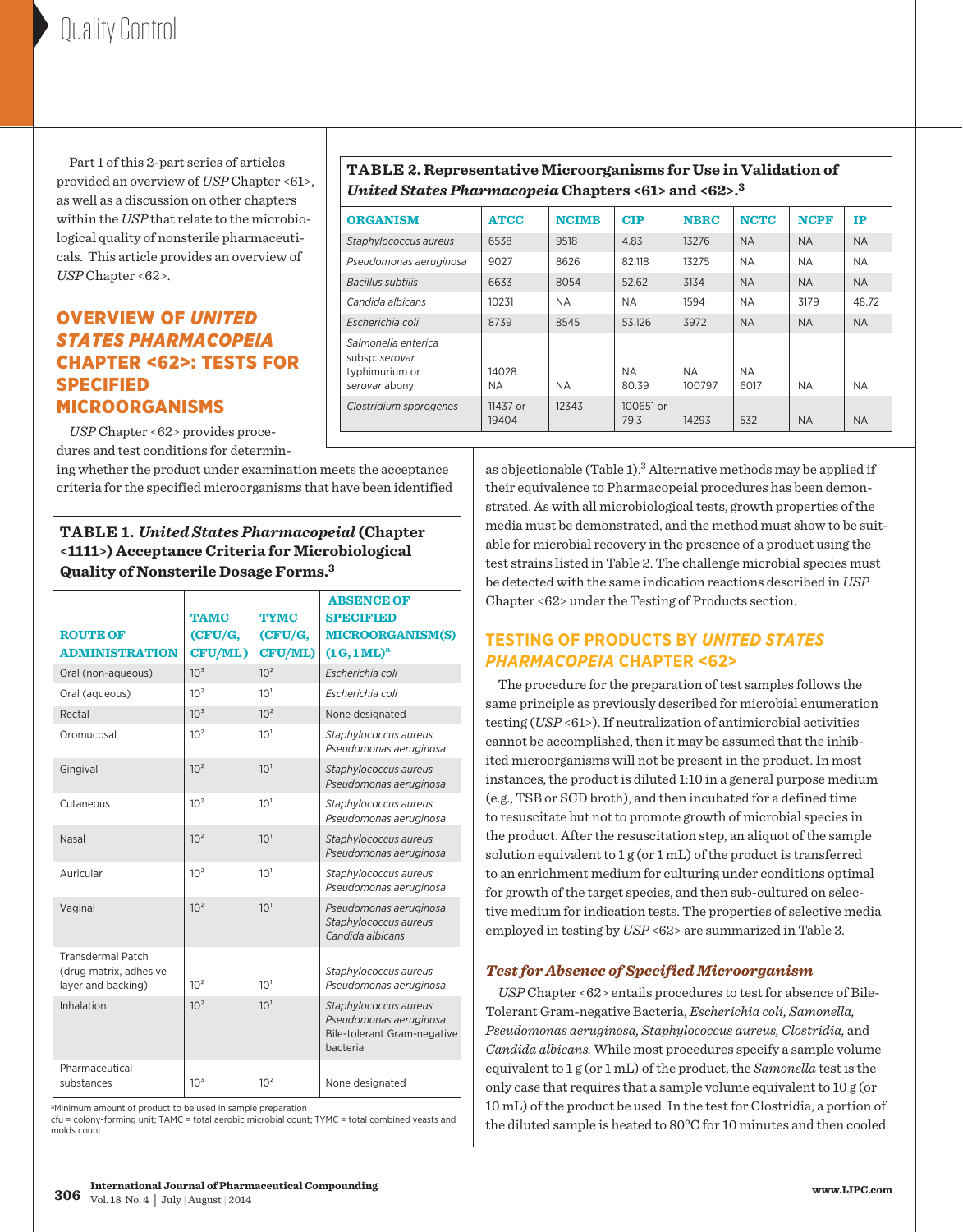#### **Table 3. Properties of Selective Media Used in Testing by** *United States Pharmacopeia* **Chapter <62>.3**

| <b>MEDIUM</b>                                          | <b>GROWTH</b><br><b>PROMOTION</b> | <b>GROWTH</b><br><b>INHIBITION</b> | <b>INDICATIVE</b><br><b>REACTION</b> |
|--------------------------------------------------------|-----------------------------------|------------------------------------|--------------------------------------|
| Mossel Enterobacteria<br>Enrichment Broth              | E. coli<br>P. aeruginosa          | S. aureus                          |                                      |
| Violet Red Bile<br>Glucose Agar                        | E. coli<br>P. aeruginosa          |                                    | E. coli<br>P. aeruginosa             |
| MacConkey Broth                                        | E. coli                           | S. aureus                          |                                      |
| MacConkey Agar                                         | E. coli                           |                                    | E. coli                              |
| Rappaport Vassiliadis<br>Samonella<br>Enrichment Broth | S. enterica                       | S. aureus                          |                                      |
| Xylose Lysine<br>Deoxycholate Agar                     | S. enterica                       |                                    | S. enterica                          |
| Cetrimide Agar                                         | P. aeruginosa                     | E. coli                            |                                      |
| Manitol Salt Agar                                      | S. aureus                         | E. coli                            |                                      |
| Reinforced Medium<br>for Clostridia                    | Cl. Sporogenes                    |                                    |                                      |
| Columbia Agar                                          | Cl. Sporogenes                    |                                    |                                      |
| Sabouraud Dextrose<br><b>Broth</b>                     | C. albicans                       |                                    |                                      |
| Sabouraud Dextrose<br>Agar                             | C. albicans                       |                                    | C. albicans                          |

rapidly while another portion is kept at room temperature. The prepared portions are used separately to inoculate Reinforced Medium for Clostridia, which are then subcultured on Columbia Agar for an indication test. A list of the selective media and their usage in *USP* Chapter <62> procedures is provided in Table 4. In general, the presence of any colonies on these selective media indicates presumptive identification, which must be confirmed by suitable identification tests. The product complies with the test if no colonies are detected or confirmatory identification tests are negative.

#### *Quantitative Test for Bile-Tolerant Gram-negative Bacteria*

 The quantitation scheme is conducted similar to the Most Probable Number (MPN) method described in *USP* Chapter <61>. A set of 10-fold serial dilutions of the product in Mossel Enterobacteria Enrichment Broth containing products equivalent to 0.1, 0.01, and 0.001 g is prepared for enrichment at 30°C to 35°C for

24 to 48 hrs. The enriched samples are then sub-cultured to Violet Red Bile Glucose Agar and incubated at 30°C to 35°C for 18 to 24 hours. Growth

of colonies are recorded, and the MPN of bacteria is determined according to Table 5.

#### When to Perform *United States Pharmacopeia*  Chapters <61> and <62>

 The International Conference on Harmonization (ICH Q4B) recommends that the official pharmacopeial texts concerning microbiological tests and acceptance criteria for nonsterile products be used interchangeably within the ICH regions. Therefore, both *USP* Chapters <61>: Microbial Enumeration Tests and <62>: Tests for Specified Microorganisms are harmonized with the *European Pharmacopeia (EP)* 7.0 Sections 2.6.12 and 2.6.13, also

#### **Table 4. Selective Media and Their Usage in** *United States Pharmacopeia* **Chapter <62>.3**

| <b>TEST</b>                           | <b>MEDIUM</b>                                                                                                      | <b>TEMPERATURE</b><br>(° <sub>C</sub> )      | <b>TIME</b><br>(HOUR) |
|---------------------------------------|--------------------------------------------------------------------------------------------------------------------|----------------------------------------------|-----------------------|
| <b>Bile Tolerant</b><br>Gram-negative | · Mossel Enterobacteria<br><b>Enrichment Broth</b><br>• Violet Red Bile Glucose<br>Agar                            | 30 to 35<br>30 to 35                         | 24 to 48<br>18 to 24  |
| E. coli                               | MacConkey Broth<br>$\bullet$<br>MacConkey Agar<br>٠                                                                | 42 to 44<br>30 to 35                         | 24 to 48<br>18 to 72  |
| Samonella                             | Rappaport Vassiliadis<br>$\bullet$<br>Samonella Enrichment<br><b>Broth</b><br>• Xylose Lysine<br>Deoxycholate Agar | 30 to 35<br>30 to 35                         | 18 to 24<br>18 to 48  |
| P aeruginosa                          | Cetrimide Agar                                                                                                     | 30 to 35                                     | 18 to 72              |
| S. aureus                             | Manitol Salt Agar                                                                                                  | 30 to 35                                     | 18 to 72              |
| Clostridia                            | • Reinforced Medium for<br>Clostridia<br>Columbia Agar<br>۰                                                        | 30 to 35 (anaerobic)<br>30 to 35 (anaerobic) | 48<br>48 to 72        |
| C albicans                            | · Sabouraud Dextrose<br><b>Broth</b><br>Sabouraud Dextrose<br>$\bullet$                                            | 30 to 35                                     | 3 to 5 days           |
|                                       | Agar                                                                                                               | 30 to 35                                     | 24 to 48              |

#### **Table 5. Interpretation of Quantitative Test by**  *United States Pharmacopeia* **Chapter <62>.3**

| PRODUCT AMOUNT (G OR ML) |           |                    |  |
|--------------------------|-----------|--------------------|--|
| 0.01                     | 0.001     | (PER G, ML)        |  |
|                          | $\ddot{}$ | $>10^{3}$          |  |
|                          | 土         | $>10^2$ to $<10^3$ |  |
|                          | $\pm$     | $>10$ to $< 102$   |  |
|                          | 土         | <10                |  |
|                          |           |                    |  |

with the *Japanese Pharmacopeia (JP) XVI* Chapter 4.05 Microbial Limit Test. *USP* General Chapter <1111> Acceptance Criteria for Pharmaceutical Preparations and Drug Substances for Pharmaceutical Use is practically harmonized with the *EP* Section 5.1.4, and *JP* Chapter G4 (12).<sup>5</sup>

#### **Testing Frequency** *In-process and Release Testing*

 According to the Code of Federal Regulations (21 CFR 211), each lot of a component (e.g., in process or raw materials) or drug product that may potentially become contaminated with objectionable organisms during the manufacturing process or its period of intended use must first pass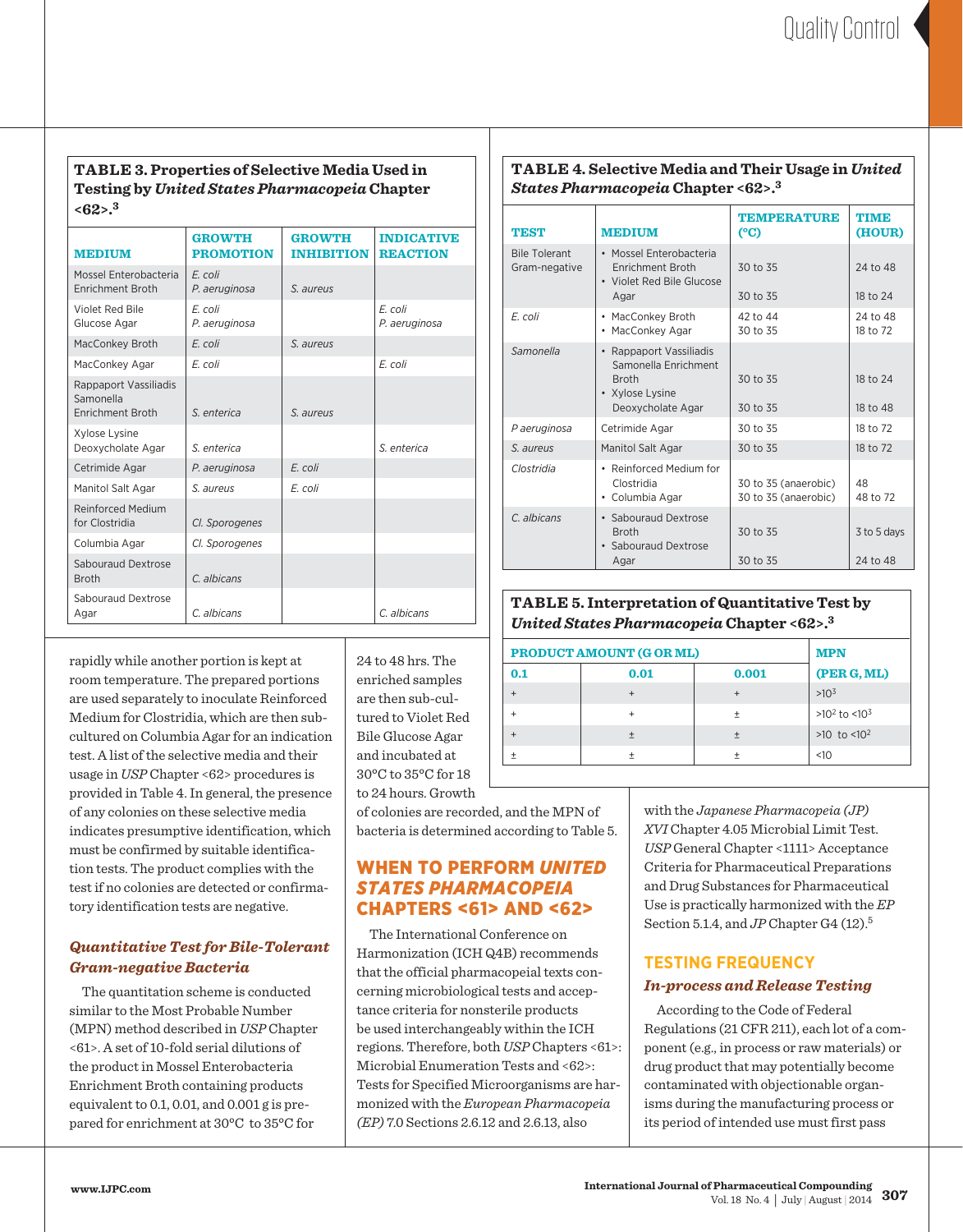microbiological testing. Written procedures to prevent objectionable organisms in nonsterile drug products must be in place, as well as appropriate laboratory testing for each batch. Additionally, in-process materials must be tested for identity, strength, quality (product and microbial), and purity, and be approved or rejected during all stages of production.6

21 CFR 211.84(d): Each lot of a component, drug product container, or closure that is liable to microbiological contamination that is objectionable in view of its intended use shall be subjected to microbiological tests before use.

21 CFR 211.113(a): Appropriate written procedures designed to prevent objectionable microorganisms in drug products not required to be sterile, shall be established and followed.

21 CFR 211.165(b): There shall be appropriate laboratory testing as necessary of each batch of drug product required to be free of objectionable microorganisms.

#### *Stability Testing*

 Furthermore, a written testing program to assess stability of drug products should be established. Provided that a sufficient number of batches are tested, this information will determine appropriate storage conditions and expiration dates. The following infor-

**Your Hood?**

**[What's Under](http://www.imiweb.com)**

IMI offers a complete range of products designed specifically for sterile compounding including our renowned line of Prep-Lock™ Tamper Evident Caps for luer lock syringes. Easy installation for the pharmacy and easy removal for the nurse...no more fumbling with sticky, brittle tape or bulky

 bags. Secure your sterile IV preparations and enhance **USP <797>** compliance!

**FREE Sterile Samples for Evaluation!**

Pharmaceutical Compounding 2014.indd 1 2/17/2014 11:24:49 AM

**Innovative Sterile Products for Compounding Pharmacies** 800-344-2554

www.imiweb.com

International Medical Industries, Inc.

mation should be included in the testing program<sup>6</sup>:

- **1.** Sample size and testing intervals based on statistical criteria
- **2.** Storage conditions of samples retained for testing
- **3.** Reliable and meaningful testing methods
- **4.** Carrying out the test in the same container as the final marketed product
- **5.** Testing drug products intended for reconstitution both at the time of dispensing and during the period of in-use

 The following guidelines are expressed in ICH/FDA guidance documents:

> ICH Q1A(R2)/FDA: Testing performed during a stability program should include analyses for product attributes that are susceptible to change during storage and that are likely to influence the product's quality, safety, or efficacy<sup>7</sup>

ICH Q6A/FDA: Acceptance criteria should be set for the total count of aerobic microorganisms, the total count of yeasts and molds, and the absence of specific objectionable bacteria…These should be determined by suitable procedures, using pharmacopoeial procedures, and at a sampling frequency or time point in manufacture which is justified by data and experience.<sup>8</sup>

 Additional guidance is provided in *USP* Chapter <1163> Quality Assurance in Pharmaceutical Compounding<sup>3</sup> and <1191> Stability Consideration in Dispensing Practice<sup>3</sup> where microbiological quality is a condition of sample stability. Thus, microbial limit is one of the recommended tests, and frequency of testing should be sufficient to establish the stability profile of nonsterile preparations. For long-term stability study, the test is usually conducted at 6- to 12-month intervals.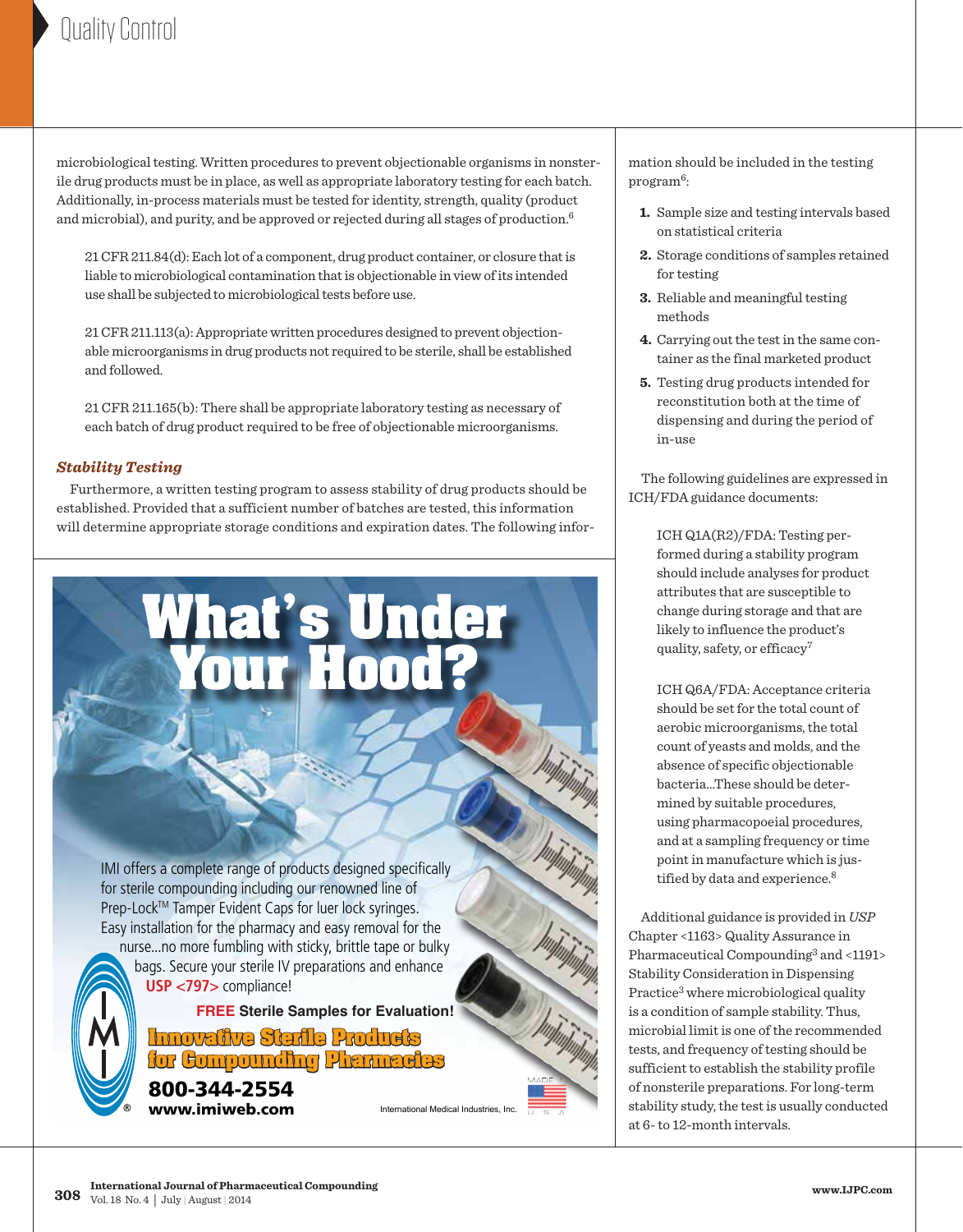#### **Repeat Testing**

 A procedure for investigating test results that fail to meet given microbial limit specifications should be established by the manufacturers, and this procedure should allow for confirmatory testing. However, the logic and rationale for conducting the retest should be based on sound scientific judgement.4 In the event that a root cause cannot be determined, all values obtained (original and re-test) must be reported and taken into consideration when evaluating the microbial quality of the product. The FDA expressed the following opinions<sup>4</sup>:

> Data review must evaluate the relationship between the organisms found in test samples, and the potential for the existence of other objectionable conditions.

The importance of identifying all isolates from either or both total plate count testing and enrichment testing will depend upon the product and its intended use. Obviously, if an oral solid dosage form such as tablet is tested, it may be acceptable to identify isolates when testing show high levels. However, for other products such as topicals, inhalants or nasal solutions where there is a major concern for microbiological contamination, isolates from plate counts, as well as enrichment testing should be identified.

 So, the first consideration should be the total numbers of microorganisms present. High levels of bioburden may indicate a manufacturing process is out of control, or that a spoilage organism is proliferating in the product. If the numbers of organisms in the product are not large, the next consideration is whether those organisms are "objectionable."One approach is to transfer the enrichments prepared in the compendial test to non-selective media in addition to the required selective media. Any colonies recovered and identified should be evaluated using a risk-based approach suggested in *USP* Chapter <1111>.9

 Table 6 lists microorganisms that are primarily foodborne, but some of these species can persist in pharmaceutical or healthcare products. One such example includes the many cases of contaminated alcohol wipes containing *Bacillus cereus* species, which contributed to one fatality in a child and eight other deaths that have not yet been positively linked. Of note, no yeast or mold species are officially included in the FDA's list. The information in Table 6 may potentially be of interest in determining which organisms should be added to an "objectionable" list. Additionally, any organisms that persist in high level within any manufacturing process should be strongly considered an "objectionable" candidate because they

**Table 6. The U.S. Food and Drug Administration List of Objectionable Foodborne Organisms.11**

#### **Gram-negative Organisms**

can adversely impact the quality and safety of the finished product.10

#### WATER ACTIVITY OF Non-Sterile Products and Relationship to Microbiological Quality (*United States Pharmacopeia* Chapter <1112>)

Traditionally, low-water activity has been used to control microbial deterioration of food. Reduced water activity (aW) greatly assists in the prevention of microbial proliferation in pharmaceutical products. Additionally, low-water activity promotes self-preservation and thereby prevents microbial growth within pharmaceutical drug products. However, it should be noted that resistant microorganisms, including spore-forming *Clostridium* spp., *Bacillus* spp., *Salmonella* spp., and filamentous fungi, may persist within the product although they may not proliferate. Non-aqueous liquids or dry solid dosage forms will not support spore germination or microbial growth due to their low-water activity.

 When formulating an aqueous oral or topical dosage form, candidate formulations should be evaluated for aW so that the drug product may be self-preserving, if possible. For example, small changes in sodium chloride, sucrose, alcohol, propylene glycol, or glycerin in a formulation may result in the creation of a drug product with a lower aW that can discourage the proliferation of microorganisms in the product. This is particularly valuable with a multiple-use product that may be contaminated by the end-user.

 Water activity is the ratio of water vapor pressure in the product (P) to vapor pressure of pure water (Po) at the same temperature. Water activity can be determined directly from the partial vapor pressure or dew point, or indirectly by determination of equilibrium relative humidity (ERH%). Pharmaceutical drug products with water activities well below 0.75 are excellent candidates for reduced microbial limit testing. Table 7 contains suggested microbial limit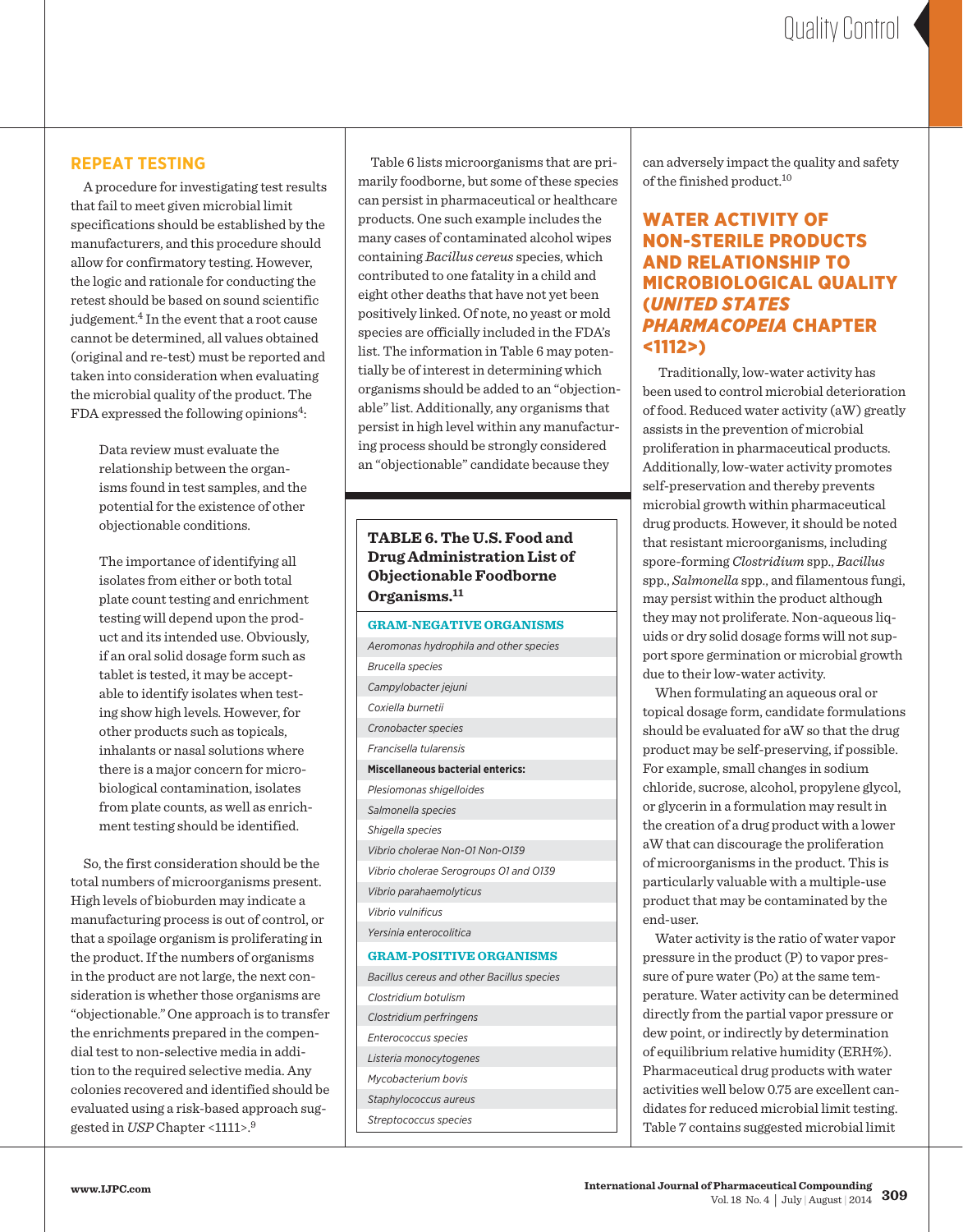testing strategies for typical pharmaceutical and OTC drug products based on estimated aW. Manufacturers are urged to test their products for aW before developing reduced test strategy.

#### **CONCLUSION**

 The microbial limit for nonsterile products must be within an acceptable range that does not pose health hazards to intended patient groups or diminish product stability. Objectionable organisms can be detected using procedures prescribed in *USP* <61> and <62>, but practitioners and manufacturers should be aware of the possibility for contamination by organisms not included in the *USP* list. Similarly, products with low-water activity may resist microbial proliferation, but contaminating microorganisms may remain viable and potentially be pathogenic. Therefore, aW measurements cannot solely be used to justify the elimination of microbial testing for product release. Contamination control is a preventive activity that demands conscientious adherence to GMP and good compounding practice.

#### **REFERENCES**

- 1. Vu N, Lou JR, Kupiec TC. Quality control analytical methods: Microbial limit tests for nonsterile pharmaceuticals, part 1. *IJPC* 2014; 18(3): 213–220.
- 2. Clontz L. *Microbial Limit and Bioburden Tests: Validation Approaches and Global Requirements*. 2nd ed. Boca Raton, FL: CRC Press 2009.
- 3. United States Pharmacopeia Convention, Inc. *United States Pharmacopeia 36– National Formulary 31.* Rockville, MD: US Pharmacopeial Convention, Inc.; 2013: Chapters <61>, <62>, <1111>, <1112>, <1163>,  $< 1191$
- 4. U.S. Department of Health and Human Services. U.S. Food and Drug Administration. *Guide To Inspections of Microbiological Pharmaceutical Quality Control Laboratories*. Available at: [www.fda.gov/ICECI/](http://www.fda.gov/ICECI/) Inspections/InspectionGuides/ucm074914. htm. Accessed February 18, 2014.
- 5. ISPE Glossary of Pharmaceutical Biotechnology Terminology. *Guidance for Industry. Q4B Evaluation and Recommendation of Pharmacopeial Texts*

**Table 7. Recommended Tests Based on Representative Water Activity of Pharmaceuticals and Over-the-counter Products.3**

| <b>PRODUCTS</b>                    | <b>WATER</b><br><b>ACTIVITY</b> | <b>GREATEST POTENTIAL</b><br><b>CONTAMINANTS</b> | <b>RECOMMENDED</b><br><b>TESTING</b>                  |
|------------------------------------|---------------------------------|--------------------------------------------------|-------------------------------------------------------|
| Nasal inhalant                     | 0.99                            | Gram-negative bacteria                           | TAMC, TYMC, absence of S. aureus<br>and P. aeruginosa |
| Hair shampoo                       | 0.99                            | Gram-negative bacteria                           | TAMC, TYMC, absence of S. aureus<br>and P. aeruginosa |
| Antacid                            | 0.99                            | Gram-negative bacteria                           | TAMC, TYMC, absence of E. coli and<br>Salmonella spp. |
| Topical cream                      | 0.97                            | Gram-positive bacteria                           | TAMC, TYMC, absence of S. aureus<br>and P. aeruginosa |
| Oral liquid                        | 0.9                             | Gram-positive bacteria, fungi                    | TAMC, TYMC                                            |
| Oral suspension                    | 0.87                            | Fungi                                            | TAMC, TYMC                                            |
| Topical ointment                   | 0.55                            | <b>None</b>                                      | Reduced testing                                       |
| Lip balm                           | 0.36                            | <b>None</b>                                      | Reduced testing                                       |
| Suppositories<br>(vaginal, rectal) | 0.3                             | None                                             | Reduced testing                                       |
| Compressed tablets                 | 0.36                            | <b>None</b>                                      | Reduced testing                                       |
| Liquid-filled capsule              | 0.3                             | <b>None</b>                                      | Reduced testing                                       |

TAMC = total aerobic microbial count; TYMC = total combined yeasts and molds count

*For Use in the ICH Regions. Microbiological Examination of Non-Sterile Products; Annex 4A–Microbial Enumeration Tests General Chapter; Annex 4B(R1)–Test for Specified Micro-organisms General Chapter; Annex 4C(R1)-Acceptance Criteria For Pharmaceutical Preparations and Substances For Pharmaceutical Use.* [ISPE Website.] Available at: [www.ispe.org. Ac](http://www.ispe.org)cessed April 7, 2014.

- 6. U.S. Department of Health & Human Services. U.S. Food and Drug Administration. Code of Federal Regulations Title 21, Part 211. Available at [www.accessdata.fda.gov/](http://www.accessdata.fda.gov/) scripts/cdrh/cfdocs/cfcfr/CFRSearch. cfm?CFRPart=211. Accessed April 7, 2014.
- 7. International Conference on Harmonisation. International Conference on Harmonisation of Technical Requirements for Registration of Pharmaceuticals for Human Use. *ICH Harmonised Tripartite Guideline. Stability Testing of New Drug Substances and Products Q1A (R2).* [ICH Website.] February 6, 2003. Available at: [www.ich.org. Ac](http://www.ich.org)cessed April 7, 2014.
- 8. International Conference on Harmonisation. International Conference on Harmonisation of Technical Requirements For Registration of Pharmaceuticals For Human Use. *ICH Harmonised Tripartite Guideline. Specifications: Test Procedures and Acceptance Criteria for New Drug Substances and New Drug Products: Chemical Substances Q6A (4)*.

[ICH Website.] October 1999. Available at: [www.ich.org. Ac](http://www.ich.org)cessed April 7, 2014.

- 9. *Roundtable: 15 Years in Pharmaceutical Microbiology* [American Pharmaceutical Review Website]. October 30, 2013. Available at: [www.am](http://www.ameri-canpharmaceuticalreview.com/)eri[canpharmaceuticalreview.com/](http://www.ameri-canpharmaceuticalreview.com/) Featured-Articles/148857-*Roundtable-15-Years-in-Pharmaceutical-Microbiology*/. Accessed January 16, 2014.
- 10. Sutton S. *What is an "Objectionable Organism"?* [American Pharmaceutical Review Website]. October 12, 2012. Available at: [www.americanpharmaceuticalreview.](http://www.americanpharmaceuticalreview) com/Featured-Articles/122201-What-isan-Objectionable-Organism-Objectionable-Organisms-The-Shifting-Perspective/. Accessed January 16, 2014.
- 11. U.S. Food and Drug Administration. 2012a. *Bad Bug Book: Handbook of Foodborne Pathogenic Microorganisms and Natural Toxins*, 2nd Edition. [FDA Website.] Available at: [www.fda.gov/downloads/](http://www.fda.gov/downloads/) Food/FoodSafety/FoodborneIllness/ FoodborneIllnessFoodborne PathogensNaturalToxins/ BadBugBook/ UCM297627.pdf. Accessed February 21, 2014.

*Address correspondence to Nicole Vu, PhD, Analytical Research Laboratories, Inc., 840 Research Parkway, Suite 546, Oklahoma City, OK 73104.* E-mail: [nvu@arlok.com](mailto:nvu@arlok.com)